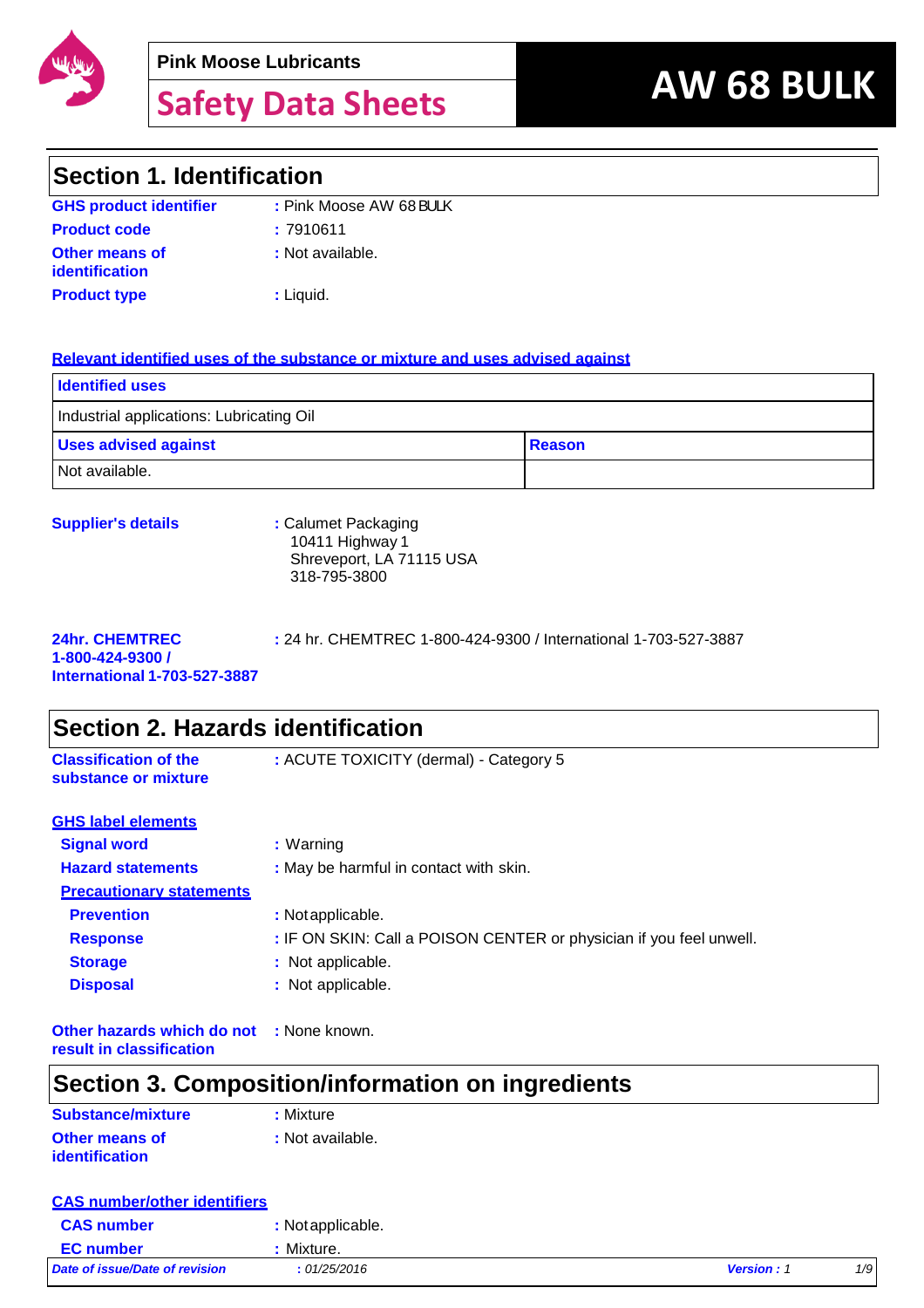### **Section 3. Composition/information on ingredients**

**Most important symptoms/effects, acute and delayed**

| Ingredient name                                        |     | <b>CAS number</b> |
|--------------------------------------------------------|-----|-------------------|
| Distillates (petroleum), hydrotreated heavy paraffinic | ≥90 | 64742-54-7        |

**There are no additional ingredients present which, within the current knowledge of the supplier and in the concentrations applicable, are classified as hazardous to health or the environment and hence require reporting in this section.**

**Occupational exposure limits, if available, are listed in Section 8.**

### **Section 4. First-aid measures**

| <b>Description of necessary first aid measures</b> |                                                                                                                                                                                                                                                                                                                                                                                                                                                                                                                                                                                                                                                                                                                                                                                                                              |  |
|----------------------------------------------------|------------------------------------------------------------------------------------------------------------------------------------------------------------------------------------------------------------------------------------------------------------------------------------------------------------------------------------------------------------------------------------------------------------------------------------------------------------------------------------------------------------------------------------------------------------------------------------------------------------------------------------------------------------------------------------------------------------------------------------------------------------------------------------------------------------------------------|--|
| <b>Eye contact</b>                                 | : Immediately flush eyes with plenty of water, occasionally lifting the upper and lower<br>eyelids. Check for and remove any contact lenses. Continue to rinse for at least 10<br>minutes. Get medical attention if irritation occurs.                                                                                                                                                                                                                                                                                                                                                                                                                                                                                                                                                                                       |  |
| <b>Inhalation</b>                                  | : Remove victim to fresh air and keep at rest in a position comfortable for breathing.<br>If not breathing, if breathing is irregular or if respiratory arrest occurs, provide<br>artificial respiration or oxygen by trained personnel. It may be dangerous to the<br>person providing aid to give mouth-to-mouth resuscitation. Get medical attention if<br>adverse health effects persist or are severe. If unconscious, place in recovery<br>position and get medical attention immediately. Maintain an open airway. Loosen<br>tight clothing such as a collar, tie, belt or waistband.                                                                                                                                                                                                                                 |  |
| <b>Skin contact</b>                                | : Flush contaminated skin with plenty of water. Remove contaminated clothing and<br>shoes. Wash contaminated clothing thoroughly with water before removing it, or<br>wear gloves. Continue to rinse for at least 10 minutes. Get medical attention if<br>adverse health effects persist or are severe. If necessary, call a poison center or<br>physician. Wash clothing before reuse. Clean shoes thoroughly before reuse.                                                                                                                                                                                                                                                                                                                                                                                                 |  |
| <b>Ingestion</b>                                   | : Wash out mouth with water. Remove dentures if any. Remove victim to fresh air<br>and keep at rest in a position comfortable for breathing. If material has been<br>swallowed and the exposed person is conscious, give small quantities of water to<br>drink. Stop if the exposed person feels sick as vomiting may be dangerous. Do not<br>induce vomiting unless directed to do so by medical personnel. If vomiting occurs,<br>the head should be kept low so that vomit does not enter the lungs. Get medical<br>attention if adverse health effects persist or are severe. Never give anything by<br>mouth to an unconscious person. If unconscious, place in recovery position and get<br>medical attention immediately. Maintain an open airway. Loosen tight clothing such<br>as a collar, tie, belt or waistband. |  |

| <u>Most important symptoms/effects. acute and delaved </u> |                                                                                                                                                                                                                                                                          |                   |     |
|------------------------------------------------------------|--------------------------------------------------------------------------------------------------------------------------------------------------------------------------------------------------------------------------------------------------------------------------|-------------------|-----|
| <b>Potential acute health effects</b>                      |                                                                                                                                                                                                                                                                          |                   |     |
| <b>Eye contact</b>                                         | : No known significant effects or critical hazards.                                                                                                                                                                                                                      |                   |     |
| <b>Inhalation</b>                                          | : No known significant effects or critical hazards.                                                                                                                                                                                                                      |                   |     |
| <b>Skin contact</b>                                        | : May be harmful in contact with skin.                                                                                                                                                                                                                                   |                   |     |
| <b>Ingestion</b>                                           | : No known significant effects or critical hazards.                                                                                                                                                                                                                      |                   |     |
| <b>Over-exposure signs/symptoms</b>                        |                                                                                                                                                                                                                                                                          |                   |     |
| Eye contact                                                | : No specific data.                                                                                                                                                                                                                                                      |                   |     |
| <b>Inhalation</b>                                          | : No specific data.                                                                                                                                                                                                                                                      |                   |     |
| <b>Skin contact</b>                                        | : No specific data.                                                                                                                                                                                                                                                      |                   |     |
| <b>Ingestion</b>                                           | No specific data.                                                                                                                                                                                                                                                        |                   |     |
|                                                            | Indication of immediate medical attention and special treatment needed, if necessary                                                                                                                                                                                     |                   |     |
| <b>Notes to physician</b>                                  | : Treat symptomatically. Contact poison treatment specialist immediately if large<br>quantities have been ingested or inhaled.                                                                                                                                           |                   |     |
| <b>Specific treatments</b>                                 | : No specific treatment.                                                                                                                                                                                                                                                 |                   |     |
| <b>Protection of first-aiders</b>                          | : No action shall be taken involving any personal risk or without suitable training. It<br>may be dangerous to the person providing aid to give mouth-to-mouth resuscitation.<br>Wash contaminated clothing thoroughly with water before removing it, or wear<br>gloves. |                   |     |
| <b>Date of issue/Date of revision</b>                      | : 01/25/2016                                                                                                                                                                                                                                                             | <b>Version: 1</b> | 2/S |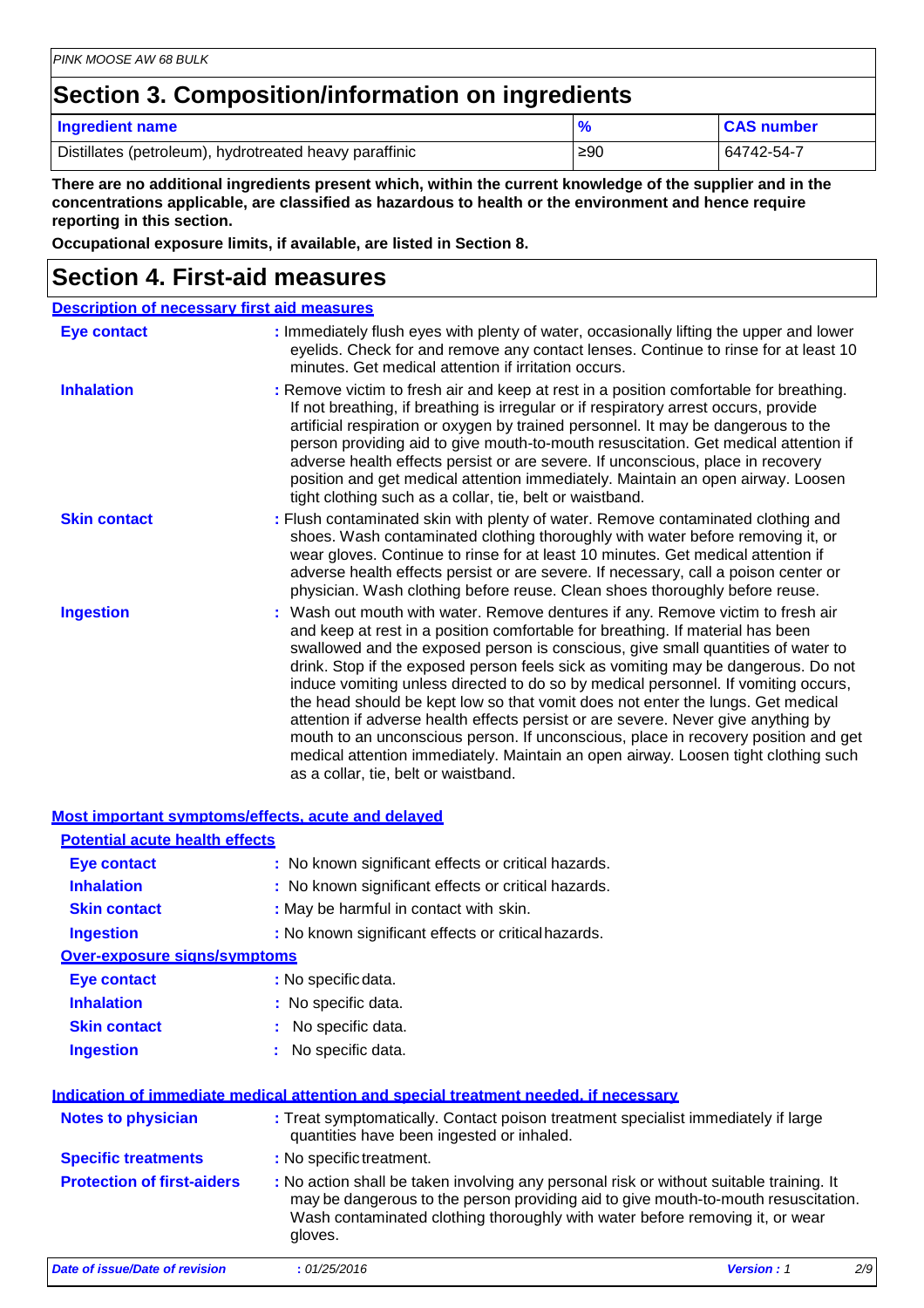### **Section 4. First-aid measures**

**See toxicological information (Section 11)**

### **Section 5. Fire-fighting measures**

| <b>Extinguishing media</b>                               |                                                                                                                                                                                                     |
|----------------------------------------------------------|-----------------------------------------------------------------------------------------------------------------------------------------------------------------------------------------------------|
| <b>Suitable extinguishing</b><br>media                   | : Use an extinguishing agent suitable for the surrounding fire.                                                                                                                                     |
| <b>Unsuitable extinguishing</b><br>media                 | : Do not use water spray or foam.                                                                                                                                                                   |
| <b>Specific hazards arising</b><br>from the chemical     | : In a fire or if heated, a pressure increase will occur and the container may burst.                                                                                                               |
| <b>Hazardous thermal</b><br>decomposition products       | : Decomposition products may include the following materials:<br>carbon dioxide<br>carbon monoxide                                                                                                  |
| <b>Special protective actions</b><br>for fire-fighters   | : Promptly isolate the scene by removing all persons from the vicinity of the incident if<br>there is a fire. No action shall be taken involving any personal risk or without<br>suitable training. |
| <b>Special protective</b><br>equipment for fire-fighters | : Fire-fighters should wear appropriate protective equipment and self-contained<br>breathing apparatus (SCBA) with a full face-piece operated in positive pressure<br>mode.                         |

## **Section 6. Accidental release measures**

#### **Personal precautions, protective equipment and emergency procedures**

| For non-emergency<br>personnel                       | : No action shall be taken involving any personal risk or without suitable training.<br>Evacuate surrounding areas. Keep unnecessary and unprotected personnel from<br>entering. Do not touch or walk through spilt material. Avoid breathing vapour or<br>mist. Provide adequate ventilation. Wear appropriate respirator when ventilation is<br>inadequate. Put on appropriate personal protective equipment.                                                                                                                                                                                                                                                                                                   |
|------------------------------------------------------|-------------------------------------------------------------------------------------------------------------------------------------------------------------------------------------------------------------------------------------------------------------------------------------------------------------------------------------------------------------------------------------------------------------------------------------------------------------------------------------------------------------------------------------------------------------------------------------------------------------------------------------------------------------------------------------------------------------------|
|                                                      | For emergency responders : If specialised clothing is required to deal with the spillage, take note of any<br>information in Section 8 on suitable and unsuitable materials. See also the<br>information in "For non-emergency personnel".                                                                                                                                                                                                                                                                                                                                                                                                                                                                        |
| <b>Environmental precautions</b>                     | : Avoid dispersal of spilt material and runoff and contact with soil, waterways, drains<br>and sewers. Inform the relevant authorities if the product has caused environmental<br>pollution (sewers, waterways, soil or air).                                                                                                                                                                                                                                                                                                                                                                                                                                                                                     |
| Methods and material for containment and cleaning up |                                                                                                                                                                                                                                                                                                                                                                                                                                                                                                                                                                                                                                                                                                                   |
| <b>Small spill</b>                                   | : Stop leak if without risk. Move containers from spill area. Dilute with water and mop<br>up if water-soluble. Alternatively, or if water-insoluble, absorb with an inert dry<br>material and place in an appropriate waste disposal container. Dispose of via a<br>licensed waste disposal contractor.                                                                                                                                                                                                                                                                                                                                                                                                          |
| <b>Large spill</b>                                   | : Stop leak if without risk. Move containers from spill area. Approach the release<br>from upwind. Prevent entry into sewers, water courses, basements or confined<br>areas. Wash spillages into an effluent treatment plant or proceed as follows.<br>Contain and collect spillage with non-combustible, absorbent material e.g. sand,<br>earth, vermiculite or diatomaceous earth and place in container for disposal<br>according to local regulations (see Section 13). Dispose of via a licensed waste<br>disposal contractor. Contaminated absorbent material may pose the same hazard<br>as the spilt product. Note: see Section 1 for emergency contact information and<br>Section 13 for waste disposal. |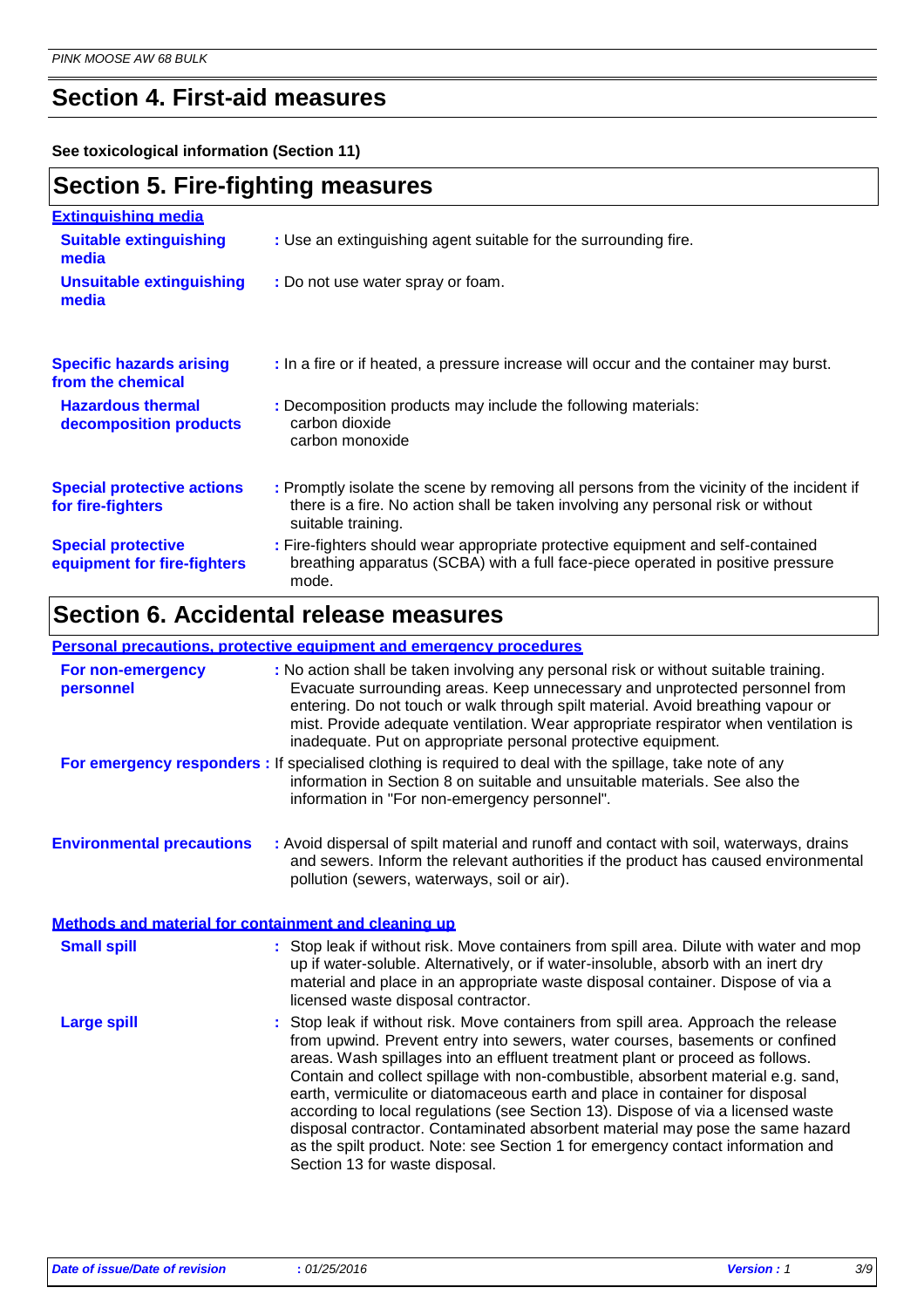### **Section 7. Handling and storage**

| <b>Precautions for safe handling</b>                                             |                                                                                                                                                                                                                                                                                                                                                                                                                                                                                                                |
|----------------------------------------------------------------------------------|----------------------------------------------------------------------------------------------------------------------------------------------------------------------------------------------------------------------------------------------------------------------------------------------------------------------------------------------------------------------------------------------------------------------------------------------------------------------------------------------------------------|
| <b>Protective measures</b>                                                       | : Put on appropriate personal protective equipment (see Section 8). Do not ingest.<br>Avoid contact with eyes, skin and clothing. Avoid breathing vapour or mist. Keep in<br>the original container or an approved alternative made from a compatible material,<br>kept tightly closed when not in use. Empty containers retain product residue and<br>can be hazardous. Do not reuse container.                                                                                                               |
| <b>Advice on general</b><br>occupational hygiene                                 | : Eating, drinking and smoking should be prohibited in areas where this material is<br>handled, stored and processed. Workers should wash hands and face before<br>eating, drinking and smoking. Remove contaminated clothing and protective<br>equipment before entering eating areas. See also Section 8 for additional<br>information on hygiene measures.                                                                                                                                                  |
| <b>Conditions for safe storage,</b><br>including any<br><b>incompatibilities</b> | : Store in accordance with local regulations. Store in original container protected<br>from direct sunlight in a dry, cool and well-ventilated area, away from incompatible<br>materials (see Section 10) and food and drink. Keep container tightly closed and<br>sealed until ready for use. Containers that have been opened must be carefully<br>resealed and kept upright to prevent leakage. Do not store in unlabelled containers.<br>Use appropriate containment to avoid environmental contamination. |

### **Section 8. Exposure controls/personal protection**

#### **Control parameters**

#### **Occupational exposure limits**

| Ingredient name                                        | <b>Exposure limits</b>                                                                                            |
|--------------------------------------------------------|-------------------------------------------------------------------------------------------------------------------|
| Distillates (petroleum), hydrotreated heavy paraffinic | <b>ACGIH TLV (United States, 3/2015).</b><br>TWA: 5 mg/m <sup>3</sup> 8 hours. Form: Inhalable<br><b>fraction</b> |

| <b>Appropriate engineering</b><br><b>controls</b> | : Good general ventilation should be sufficient to control worker exposure to airborne<br>contaminants.                                                                                                                                                                                                                                                                                                                                                                                                                                                                                                                   |
|---------------------------------------------------|---------------------------------------------------------------------------------------------------------------------------------------------------------------------------------------------------------------------------------------------------------------------------------------------------------------------------------------------------------------------------------------------------------------------------------------------------------------------------------------------------------------------------------------------------------------------------------------------------------------------------|
| <b>Environmental exposure</b><br><b>controls</b>  | : Emissions from ventilation or work process equipment should be checked to ensure<br>they comply with the requirements of environmental protection legislation. In some<br>cases, fume scrubbers, filters or engineering modifications to the process<br>equipment will be necessary to reduce emissions to acceptable levels.                                                                                                                                                                                                                                                                                           |
| <b>Individual protection measures</b>             |                                                                                                                                                                                                                                                                                                                                                                                                                                                                                                                                                                                                                           |
| <b>Hygiene measures</b>                           | : Wash hands, forearms and face thoroughly after handling chemical products, before<br>eating, smoking and using the lavatory and at the end of the working period.<br>Appropriate techniques should be used to remove potentially contaminated clothing.<br>Wash contaminated clothing before reusing. Ensure that eyewash stations and<br>safety showers are close to the workstation location.                                                                                                                                                                                                                         |
| <b>Eye/face protection</b>                        | : Safety eyewear complying with an approved standard should be used when a risk<br>assessment indicates this is necessary to avoid exposure to liquid splashes, mists,<br>gases or dusts. If contact is possible, the following protection should be worn,<br>unless the assessment indicates a higher degree of protection: safety glasses with<br>side-shields.                                                                                                                                                                                                                                                         |
| <b>Skin protection</b>                            |                                                                                                                                                                                                                                                                                                                                                                                                                                                                                                                                                                                                                           |
| <b>Hand protection</b>                            | : Chemical-resistant, impervious gloves complying with an approved standard should<br>be worn at all times when handling chemical products if a risk assessment indicates<br>this is necessary. Considering the parameters specified by the glove manufacturer,<br>check during use that the gloves are still retaining their protective properties. It<br>should be noted that the time to breakthrough for any glove material may be<br>different for different glove manufacturers. In the case of mixtures, consisting of<br>several substances, the protection time of the gloves cannot be accurately<br>estimated. |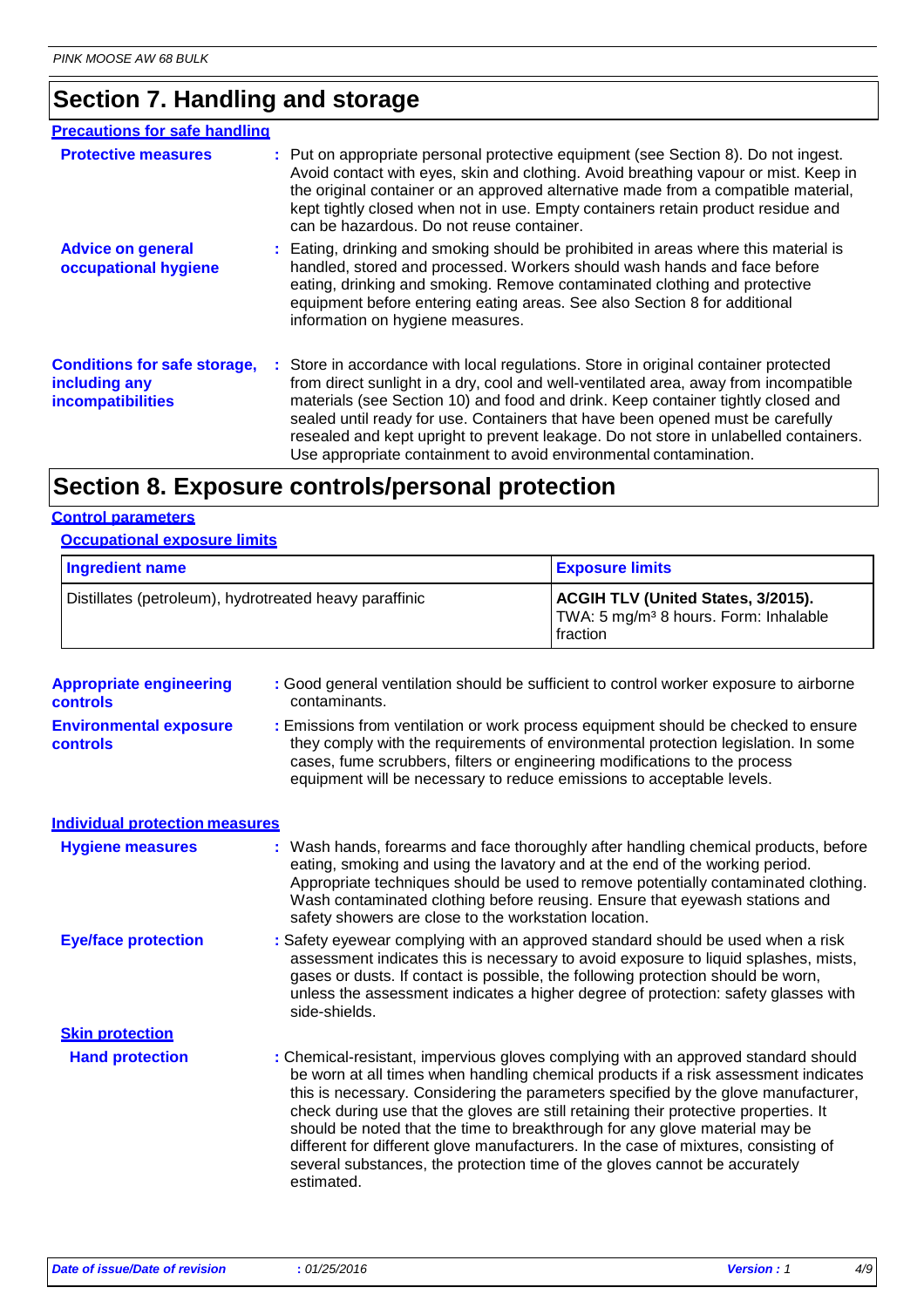### **Section 8. Exposure controls/personal protection**

| <b>Body protection</b>        | : Personal protective equipment for the body should be selected based on the task<br>being performed and the risks involved and should be approved by a specialist<br>before handling this product.                                                                                                                        |
|-------------------------------|----------------------------------------------------------------------------------------------------------------------------------------------------------------------------------------------------------------------------------------------------------------------------------------------------------------------------|
| <b>Other skin protection</b>  | : Appropriate footwear and any additional skin protection measures should be<br>selected based on the task being performed and the risks involved and should be<br>approved by a specialist before handling this product.                                                                                                  |
| <b>Respiratory protection</b> | : Use a properly fitted, air-purifying or air-fed respirator complying with an approved<br>standard if a risk assessment indicates this is necessary. Respirator selection must<br>be based on known or anticipated exposure levels, the hazards of the product and<br>the safe working limits of the selected respirator. |
|                               |                                                                                                                                                                                                                                                                                                                            |

### **Section 9. Physical and chemical properties**

| <b>Appearance</b>                                 |                                                                   |
|---------------------------------------------------|-------------------------------------------------------------------|
| <b>Physical state</b>                             | : Liquid.                                                         |
| <b>Colour</b>                                     | : Pale colour. Orange.                                            |
| <b>Odour</b>                                      | : Not available.                                                  |
| <b>Odour threshold</b>                            | : Not available.                                                  |
| pH                                                | : Not available.                                                  |
| <b>Melting point</b>                              | : Not available.                                                  |
| <b>Boiling point</b>                              | : Not available.                                                  |
| <b>Flash point</b>                                | : Open cup: $242^{\circ}$ C (467.6 $^{\circ}$ F) [Cleveland.]     |
| <b>Evaporation rate</b>                           | : Not available.                                                  |
| <b>Flammability (solid, gas)</b>                  | : Not available.                                                  |
| Lower and upper explosive<br>(flammable) limits   | : Not available.                                                  |
| <b>Vapour pressure</b>                            | : Not available.                                                  |
| <b>Vapour density</b>                             | : Not available.                                                  |
| <b>Relative density</b>                           | : 0.8758                                                          |
| <b>Solubility</b>                                 | : Insoluble in the following materials: cold water and hot water. |
| <b>Partition coefficient: n-</b><br>octanol/water | : Not available.                                                  |
| <b>Auto-ignition temperature</b>                  | : Not available.                                                  |
| <b>Decomposition temperature</b>                  | : Not available.                                                  |
| <b>Viscosity</b>                                  | : Kinematic (40°C (104°F)): 0.678 cm <sup>2</sup> /s (67.8cSt)    |

### **Section 10. Stability and reactivity**

| <b>Reactivity</b>                            | : No specific test data related to reactivity available for this product or its ingredients.              |
|----------------------------------------------|-----------------------------------------------------------------------------------------------------------|
| <b>Chemical stability</b>                    | : The product is stable.                                                                                  |
| <b>Possibility of hazardous</b><br>reactions | : Under normal conditions of storage and use, hazardous reactions will not occur.                         |
| <b>Conditions to avoid</b>                   | $:$ No specific data.                                                                                     |
| <b>Incompatible materials</b>                | : No specific data.                                                                                       |
| <b>Hazardous decomposition</b><br>products   | : Under normal conditions of storage and use, hazardous decomposition products<br>should not be produced. |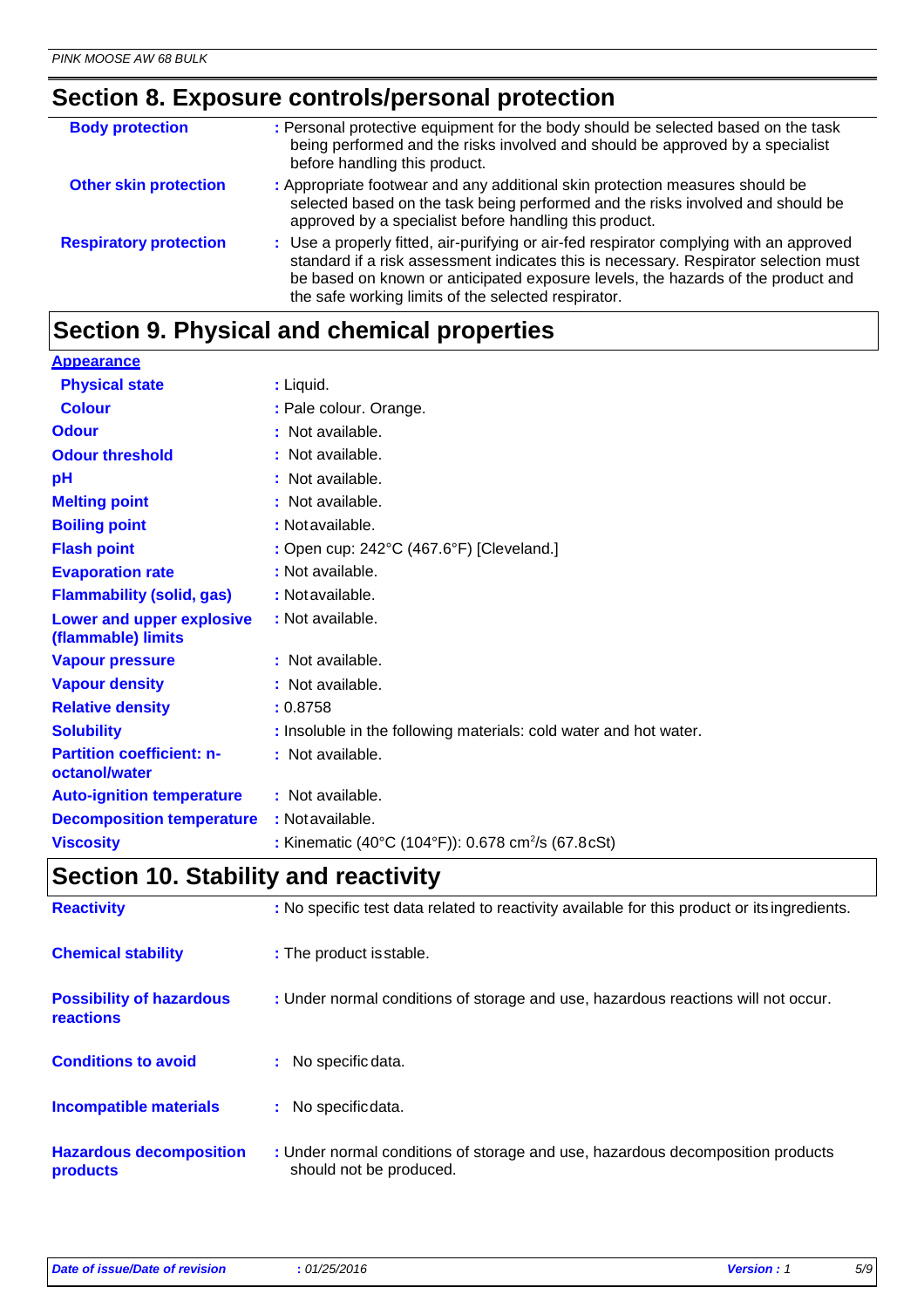### **Section 11. Toxicological information**

### **Information on toxicological effects**

#### **Acute toxicity**

| <b>Product/ingredient name</b>                            | <b>Result</b>                       | <b>Species</b> | <b>Dose</b>                | <b>Exposure</b> |
|-----------------------------------------------------------|-------------------------------------|----------------|----------------------------|-----------------|
| Distillates (petroleum),<br>hydrotreated heavy paraffinic | LC50 Inhalation Dusts and mists Rat |                | $5.7 \text{ mg/l}$         | 4 hours         |
|                                                           | LD50 Dermal<br>LD50 Oral            | Rabbit<br>Rat  | >2000 mg/kg<br>>5000 mg/kg | -<br>-          |

#### **Irritation/Corrosion**

Not available.

#### **Sensitisation**

Not available.

#### **Mutagenicity**

Not available.

#### **Carcinogenicity**

Not available.

#### **Reproductive toxicity**

Not available.

#### **Teratogenicity**

Not available.

#### **Specific target organ toxicity (single exposure)**

Not available.

#### **Specific target organ toxicity (repeated exposure)**

Not available.

### **Aspiration hazard**

Not available.

#### **Information on the likely routes of exposure :** Not available.

### **Potential acute health effects**

| Delaved and immediate effects and also chronic effects from short and long term exposure |  |
|------------------------------------------------------------------------------------------|--|
|                                                                                          |  |
|                                                                                          |  |
|                                                                                          |  |
|                                                                                          |  |
|                                                                                          |  |
|                                                                                          |  |
|                                                                                          |  |
|                                                                                          |  |
|                                                                                          |  |
|                                                                                          |  |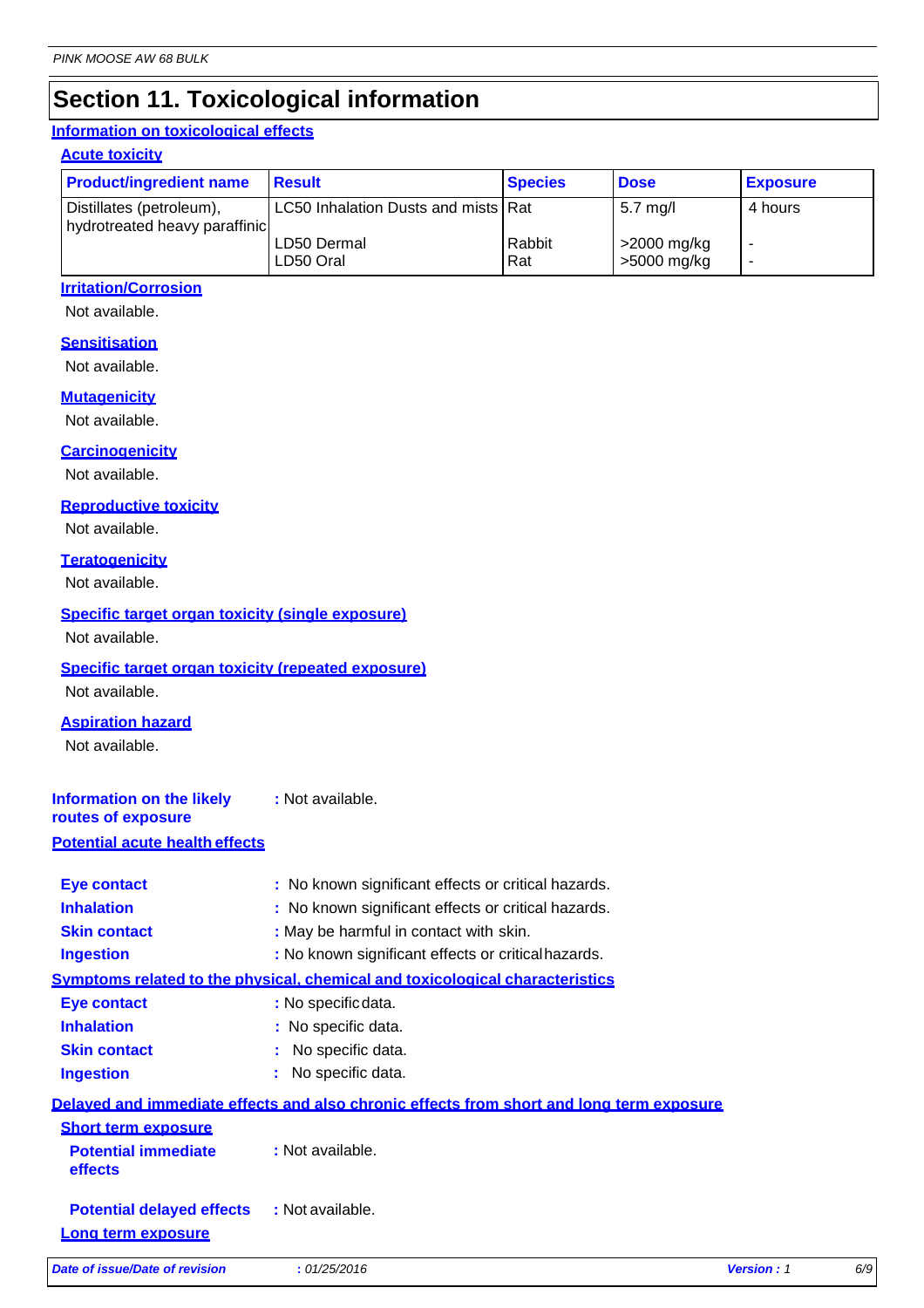### **Section 11. Toxicological information**

| <b>Potential immediate</b><br>effects   | : Not available.                                    |
|-----------------------------------------|-----------------------------------------------------|
| <b>Potential delayed effects</b>        | : Not available.                                    |
| <b>Potential chronic health effects</b> |                                                     |
| Not available.                          |                                                     |
| <b>General</b>                          | : No known significant effects or critical hazards. |
| <b>Carcinogenicity</b>                  | : No known significant effects or critical hazards. |
| <b>Mutagenicity</b>                     | : No known significant effects or critical hazards. |
| <b>Teratogenicity</b>                   | : No known significant effects or critical hazards. |
| <b>Developmental effects</b>            | : No known significant effects or critical hazards. |
| <b>Fertility effects</b>                | : No known significant effects or critical hazards. |
|                                         |                                                     |

#### **Numerical measures of toxicity**

#### **Acute toxicity estimates**

| <b>Route</b> | <b>ATE value</b> |
|--------------|------------------|
| Dermal       | 2519.8 mg/kg     |

### **Section 12. Ecological information**

#### **Toxicity**

| <b>Product/ingredient name</b>                            | <b>Result</b>                                | <b>Species</b> | <b>Exposure</b>      |
|-----------------------------------------------------------|----------------------------------------------|----------------|----------------------|
| Distillates (petroleum),<br>hydrotreated heavy paraffinic | Acute EC50 >100 mg/l                         | Daphnia        | 48 hours             |
|                                                           | Acute IC50 >100 mg/l<br>Acute LC50 >100 mg/l | Algae<br>Fish  | 72 hours<br>96 hours |

#### **Persistence and degradability**

| <b>Product/ingredient name</b>                            | <b>Aquatic half-life</b> | <b>Photolysis</b> | Biodegradability |
|-----------------------------------------------------------|--------------------------|-------------------|------------------|
| Distillates (petroleum),<br>hydrotreated heavy paraffinic |                          |                   | <b>Ilnherent</b> |

#### **Bioaccumulative potential**

| <b>Product/ingredient name</b>                            | <b>LogP</b> ∾ | <b>BCF</b> | <b>Potential</b> |
|-----------------------------------------------------------|---------------|------------|------------------|
| Distillates (petroleum),<br>hydrotreated heavy paraffinic | >6            |            | high             |

| <b>Mobility in soil</b>                                 |                  |  |
|---------------------------------------------------------|------------------|--|
| <b>Soil/water partition</b><br><b>coefficient (Koc)</b> | : Not available. |  |
|                                                         |                  |  |

**Other adverse effects** : No known significant effects or critical hazards.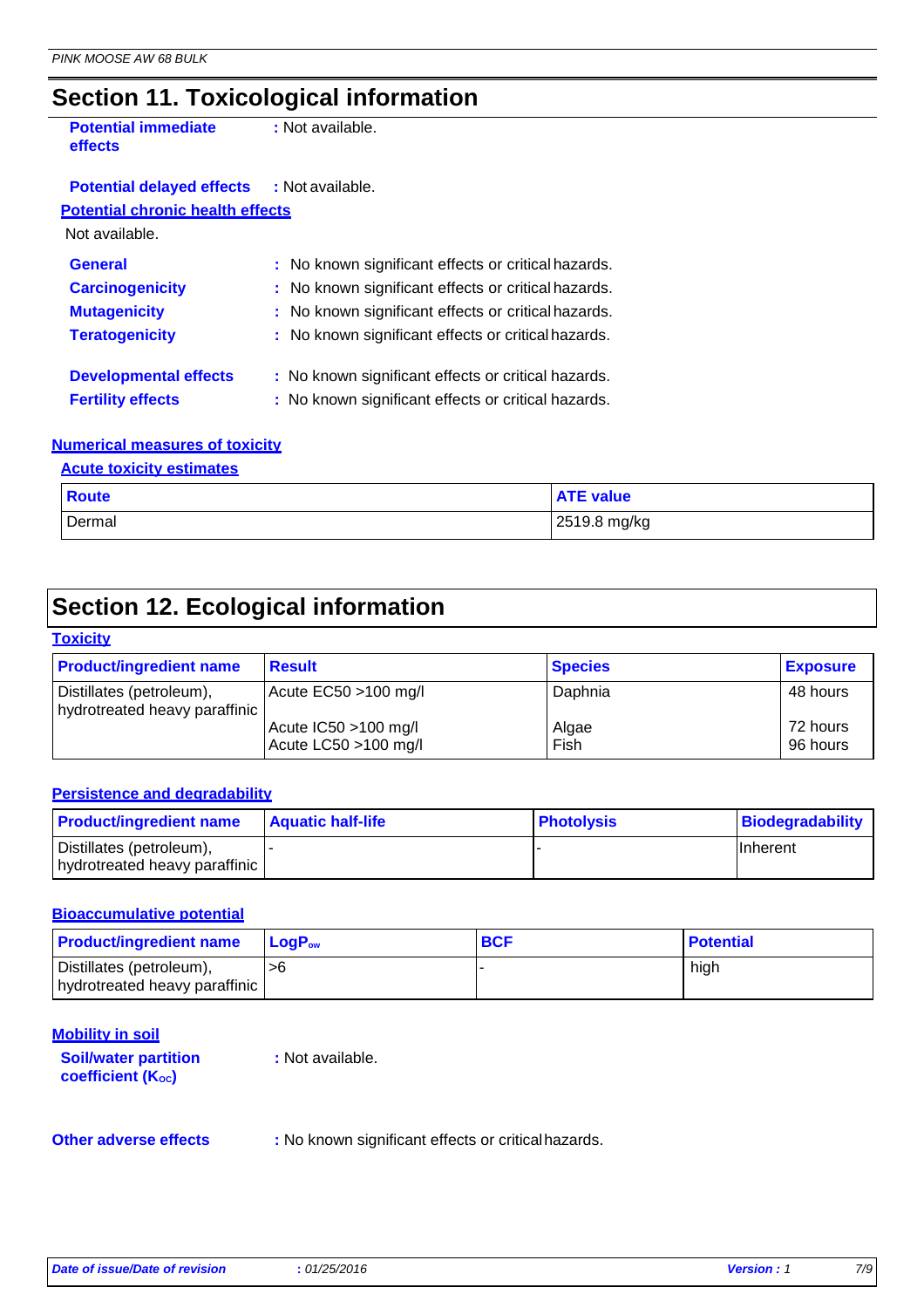### **Section 13. Disposal considerations**

| <b>Disposal methods</b> | : The generation of waste should be avoided or minimised wherever possible.<br>Disposal of this product, solutions and any by-products should at all times comply<br>with the requirements of environmental protection and waste disposal legislation<br>and any regional local authority requirements. Dispose of surplus and non-<br>recyclable products via a licensed waste disposal contractor. Waste should not be<br>disposed of untreated to the sewer unless fully compliant with the requirements of<br>all authorities with jurisdiction. Waste packaging should be recycled. Incineration or<br>landfill should only be considered when recycling is not feasible. This material and<br>its container must be disposed of in a safe way. Care should be taken when<br>handling emptied containers that have not been cleaned or rinsed out. Empty |
|-------------------------|---------------------------------------------------------------------------------------------------------------------------------------------------------------------------------------------------------------------------------------------------------------------------------------------------------------------------------------------------------------------------------------------------------------------------------------------------------------------------------------------------------------------------------------------------------------------------------------------------------------------------------------------------------------------------------------------------------------------------------------------------------------------------------------------------------------------------------------------------------------|
|                         | containers or liners may retain some product residues. Avoid dispersal of spilt<br>material and runoff and contact with soil, waterways, drains and sewers.                                                                                                                                                                                                                                                                                                                                                                                                                                                                                                                                                                                                                                                                                                   |

### **Section 14. Transport information**

|           | UN             | <b>IMDG</b>    | IATA           |
|-----------|----------------|----------------|----------------|
| UN number | Not regulated. | Not regulated. | Not regulated. |

**Special precautions for user : Transport within user's premises:** always transport in closed containers that are upright and secure. Ensure that persons transporting the product know what to do in the event of an accident or spillage.

**Transport in bulk according to Annex II of MARPOL 73/78 and the IBC Code :** Not available.

### **Section 15. Regulatory information**

**Safety, health and environmental regulations specific for the product International lists National inventory :** No known specific national and/or regional regulations applicable to this product (including its ingredients). **Australia :** All components are listed or exempted. **Canada :** All components are listed or exempted. **China :** All components are listed or exempted. **Europe :** Not determined. **Japan :** All components are listed orexempted. **Malaysia :** Not determined. **New Zealand :** All components are listed or exempted. **Philippines :** All components are listed or exempted. **Republic of Korea :** All components are listed or exempted. **Taiwan :** All components are listed or exempted. **United States :** All components are listed or exempted.

### **Section 16. Other information**

| <b>History</b>                    |              |
|-----------------------------------|--------------|
| Date of issue/Date of<br>revision | : 01/25/2016 |
| <b>Version</b>                    | - 1          |